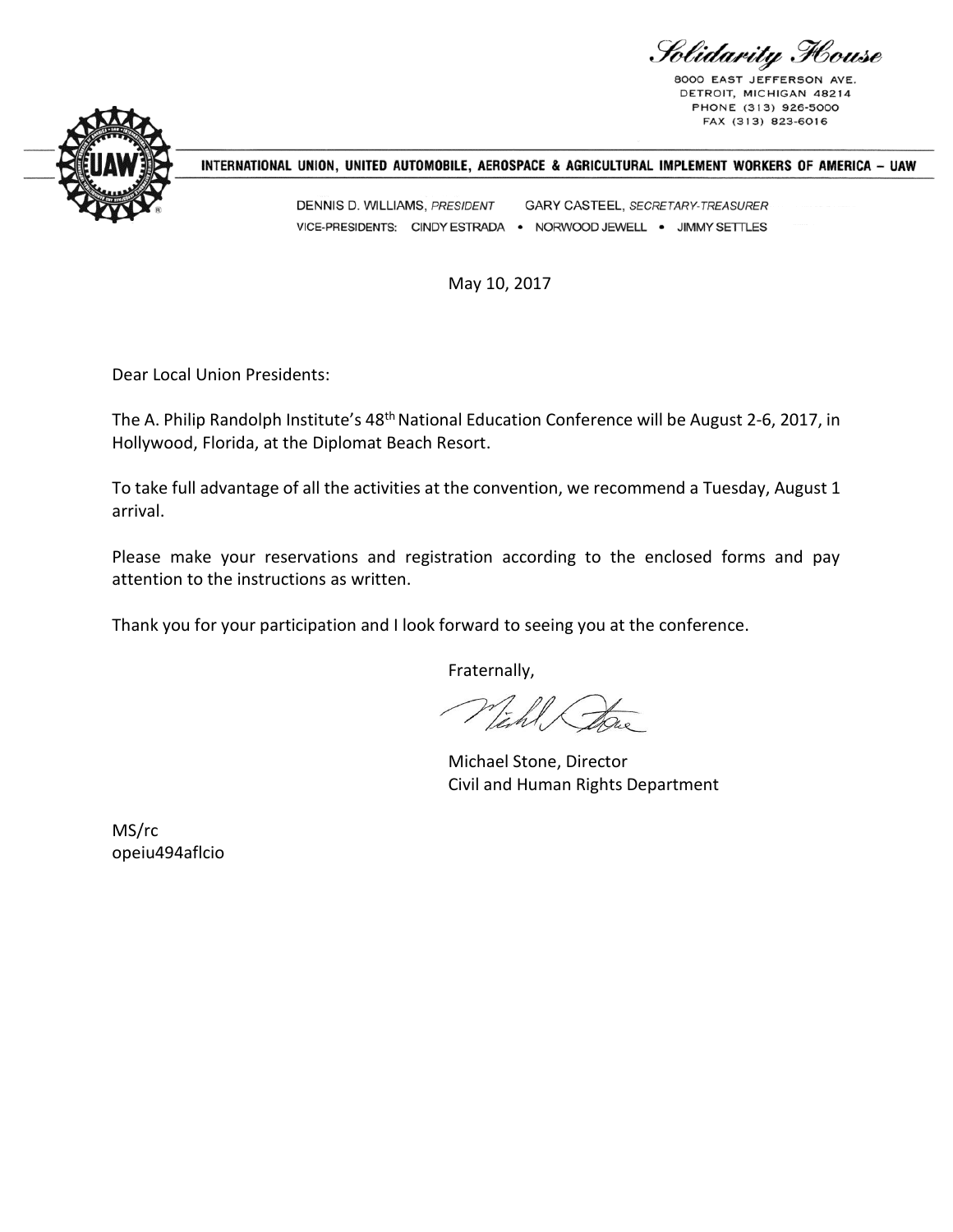

**2017 CONFERENCE CALL** *THEME: "STAY WOKE!"*

The 48th National Educational Conference of the A. Philip Randolph Institute convenes during a most challenging time, but it is also a time full of opportunities to advance the cause of social and economic justice for working families across this nation. Our Labor Movement is being plagued with growth and program challenges at both the local, state and national levels. Standing still and doing nothing, maintaining the status quo, or going backwards are not viable options!

### *WE MUST "STAY WOKE!"*

As we know from the 2016 elections, APRI activists and our allies have been fundamental and essential to: educating, organizing and moving political and legislative victories. More importantly, we are stronger in our relationships with each other as we overcome barriers to worker unity.

So, in this context, we are moved to reenergize and rededicate ourselves to battle and halt the downturn of the economy, the assault on workers and the encroachment on civil and human rights. With increased education, measurable programs, strong community partnerships and organizational development, *We Will Recover AND We Will Advance!* 

It gives me great pleasure to announce that the site of the **48th National Education Conference will convene on August 2-6, 2017 at the Diplomat Beach Resort in Hollywood, Florida.** This Conference will be a significant experience for all of us, and the beautiful beachfront setting is designed to focus our senses, invigorate our spirit, and strengthen our resolve for the battle ahead. **We have negotiated a rate of \$169.00 per night (single or double occupancy)***.* **Secure your hotel accommodations NOW by calling the hotel at: 855-689-2911 or via the hotel link:** <https://aws.passkey.com/go/dc103b51>**. (Please identify yourself as a participant in the A. Philip Randolph Institute Education Conference)** 

### *(NOTE: THE CUT-OFF DATE FOR THE APRI RATE IS: JUNE 23, 2017)*

For your convenience, we have attached the *Conference Registration Form and a Tentative Conference Agenda* to help in planning your travel. **Additional information, including agenda updates will be available on the APRI website: www.apri.org and the APRI Facebook Page: A. Philip Randolph Institute ….so log on and be informed**! *Register Early! You do not want to miss this Conference!* 

When we work together, there is no challenge that is too great for us. When we exhibit our courage, our strength and our unity, we grow the ranks of those committed to advancing as one fight, the causes of social and economic justice.

### *"STAY WOKE"*

In Unity,

Clayola Brown National President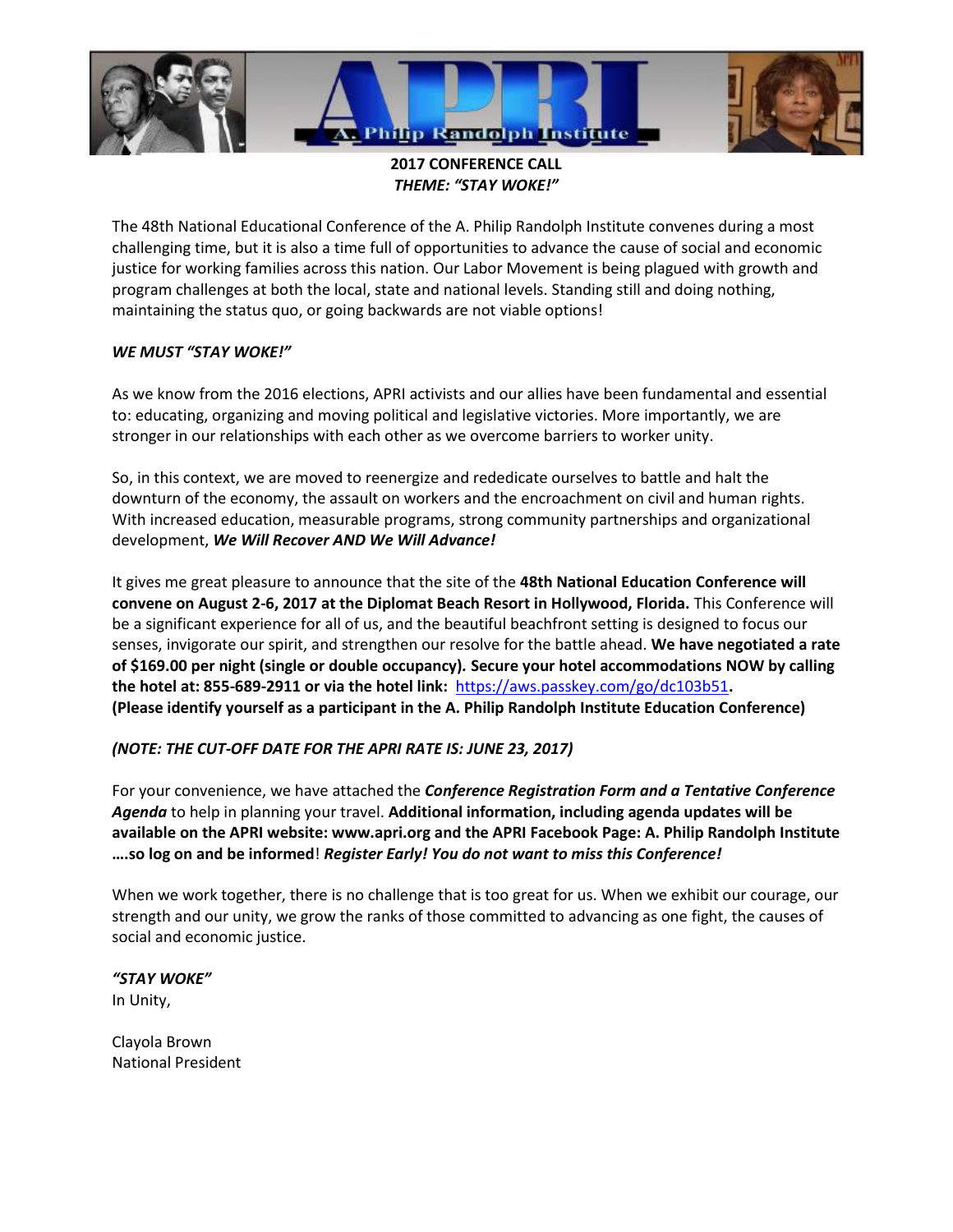# **APRI 48 th National Education Conference – Registration Form (Payment must accompany Registration Form) Diplomat Beach Resort, Hollywood, Florida August 2-6, 2017**

| <b>Registration Fee Includes:</b>                      |                                            |  |          |                          |                 |  |
|--------------------------------------------------------|--------------------------------------------|--|----------|--------------------------|-----------------|--|
| All sessions, workshops, materials & 2 lunches         |                                            |  | Cost     | <b>Number</b>            | <b>Subtotal</b> |  |
|                                                        | (Separate ticket required for Awards Gala) |  |          |                          |                 |  |
| <b>ADVANCE</b>                                         |                                            |  | \$250.00 |                          |                 |  |
|                                                        | (Must be received by July 17, 2017)        |  |          |                          |                 |  |
|                                                        |                                            |  |          |                          |                 |  |
| <b>RETIREE (Must show identification)</b><br>$\bullet$ |                                            |  | \$200.00 |                          |                 |  |
|                                                        |                                            |  |          |                          |                 |  |
| LATE & ONSITE (After July 17, 2017)<br>$\bullet$       |                                            |  | \$300.00 |                          |                 |  |
|                                                        |                                            |  |          |                          |                 |  |
|                                                        | <b>DINNER &amp; AWARDS GALA</b>            |  | \$100.00 | $\overline{\phantom{a}}$ |                 |  |
|                                                        |                                            |  |          |                          |                 |  |
|                                                        |                                            |  |          |                          |                 |  |
|                                                        |                                            |  |          |                          |                 |  |
|                                                        |                                            |  |          |                          |                 |  |
|                                                        |                                            |  |          |                          |                 |  |
|                                                        |                                            |  |          |                          |                 |  |
|                                                        |                                            |  |          |                          |                 |  |
|                                                        |                                            |  |          |                          |                 |  |
|                                                        |                                            |  |          |                          |                 |  |
|                                                        |                                            |  |          |                          |                 |  |
|                                                        |                                            |  |          |                          |                 |  |
|                                                        |                                            |  |          |                          |                 |  |
|                                                        |                                            |  |          |                          |                 |  |
| <b>Telephone</b>                                       | Home (                                     |  |          |                          |                 |  |
|                                                        | <b>Cell</b>                                |  |          |                          |                 |  |
|                                                        |                                            |  |          |                          |                 |  |
|                                                        |                                            |  |          |                          |                 |  |
|                                                        |                                            |  |          |                          |                 |  |

**Mail Your Check and Make It Payable To: A. Philip Randolph Institute Attn: Conference Coordinator 815 16th Street, N.W., 3rd Floor Washington, DC 20006 Phone: 202-508-3713** 

**For More Information, you can also visit – [www.apri.org](http://www.apri.org/)**